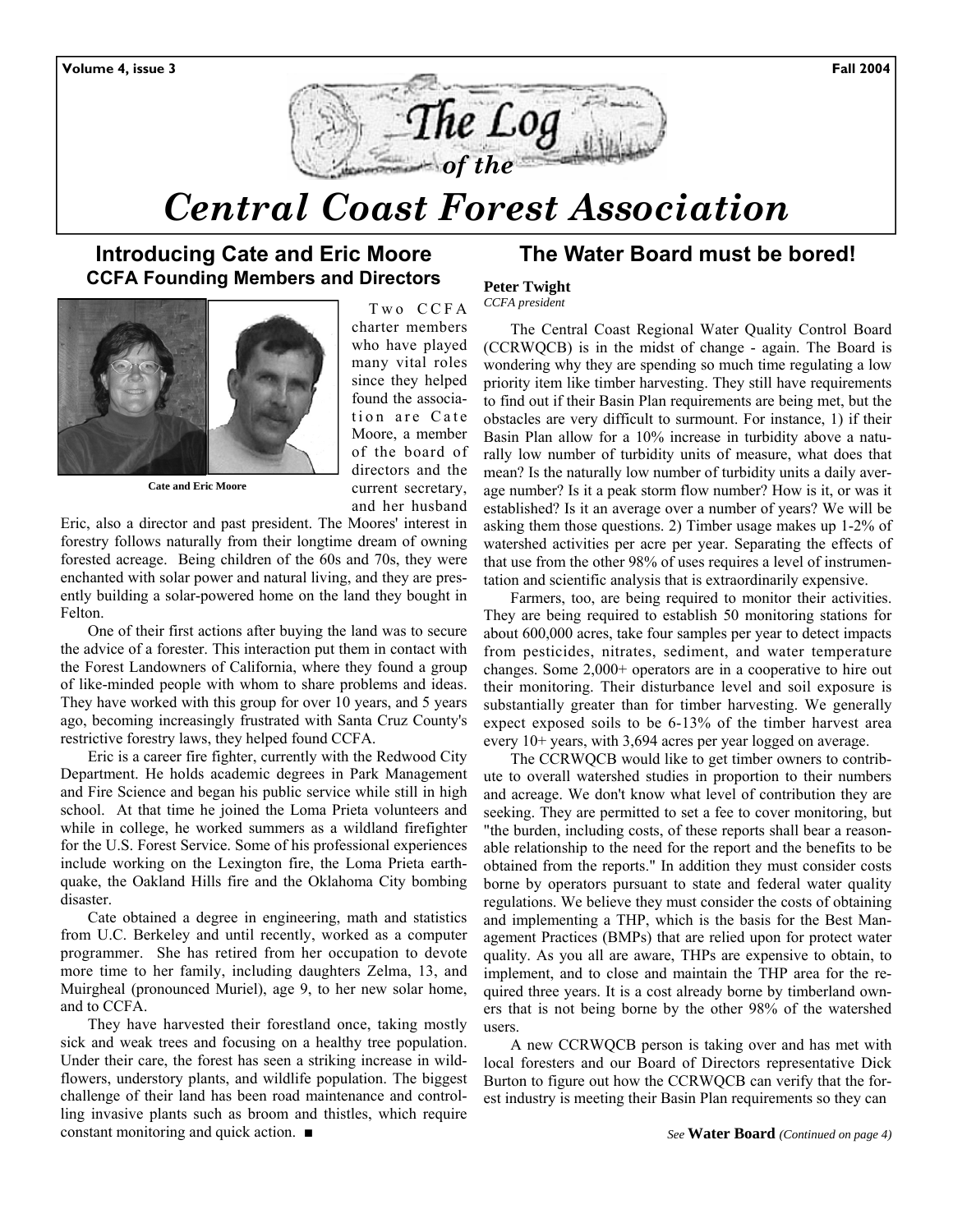### **Recent CCFA Board Activity**

 CCFA continues its efforts to protect our land and our freedom to use forestland for its intended purpose. Here are some of the activities that have been keeping the CCFA officers and directors busy lately:

### **TPZ Rezoning Application Foot Dragging**

 With the help of our attorney, Bob Bosso, we came to the rescue of members whose TPZ rezoning applications were about to be arbitrarily terminated by the County Planning Department. All members have been notified of this and several have accepted our recommendations and help.

#### **County Dump Recommendations**

Santa Cruz County, not content to just interfere in forest management decisions, proposed putting a county dump on timber production land. On behalf of our members, we have filed a protest. (See Notes from the Nuthouse, page 3, for more information.)

#### **New Lawsuit Against NMFS**

 Your Board of Directors is considering a new legal action in response to NMFS decisions to ignore a recent court order that demands responsibility in managing west coast Coho salmon. We will be one of a dozen or more plaintiffs in this action, but our expenses will increase should we proceed. We will give you the full story in the January issue of The Log.

### **Response to County Brief in Supreme Court Case**

 As you may know, our lawsuit against Santa Cruz County is now before the State Supreme Court. The County has filed a 72 page brief, and our attorneys are evaluating it and preparing our response. Our brief will be submitted in early November. We will probably have an opportunity to present oral arguments some time early next year. In the meantime, unfortunately, the County is still flagrantly violating State forestry law.

#### **Water Board Action**

 CCFA's President Peter Twight and our Water Board Committee chair, Dick Burton, have been keeping an eye on the Water Board's efforts to intrude on our property rights. More on this, see pages 1 and 3.

### **Forestry Board Recommendation**

CCFA was asked to make recommendations to the Governor regarding appointments to the State Board of Forestry. Updates in a future issue. ■

# **Marbled Murrelet Listing to be Re-examined Interesting News for Central Coast Forest Folks**

 Responding to the urging by the American Forest Resources Council, the U.S. Department of the Interior has taken first, tiny steps that could eventually result in delisting west coast Marbled Murrelets as a threatened species under the Federal Endangered Species Act. If it comes to pass, this would be great news to local forestland owners and forest businesses, because protecting the murrelet and the plethora of other questionable listed species limits the productivity of our valuable resources.

The original listing of west coast murrelets assumed that

those of Oregon, Washington and Northern California are different from those of Canada and Alaska, where murrelets are flourishing. Recent studies suggest that they are probably not physically, behaviorally or ecologically different from Canadian and Alaskan birds, thus the species is not in danger of extinction. The U.S. Fish and Wildlife Service has been directed by the Department of the Interior to conduct a status review that could result in their delisting. This will be a lengthy effort, but the thought is very welcome.

 Since their listing as endangered, central coast murrelets have been under intense study by several investigators including noted wildlife biologists/researchers David Suddjian and John Bulger, but these researchers still acknowledge many mysteries. Independent studies are being conducted by Yalebred biologists Zack Peery, Dr. Ben Becker, and Dr. Steven Beysinger, now of U.C. Berkeley. As early as 1992, lifetime north coast resident and forestland owner, H. T. McCrary, noting the discrepancy between the number of adult and young birds, hypothesized that they may be migratory and do most of their reproduction farther north. Evidence is difficult to obtain and is still being sought.

 Local forester Peter Twight reports from his own and others' observations that Marbled Murrelet numbers appear to be diminishing, but states that scientists such as Suddjian have put their finger on a probable cause. Twight states that most known murrelets here on the central coast choose nesting sites in oldgrowth trees in the local State Parks. These locations also host large numbers of humans….picnickers, campers and hikers, whose garbage attracts ravens and jays, who in turn prey on the unprotected murrelet eggs and chicks.

 The opening of the Marbled Murrelet listing status has naturally put the full might and voice of environmental activists in high gear. Some of these organizations have threatened to sue the U.S. Fish and Wildlife Service if the latter does de-list the Marbled Murrelet.

We will keep our readers informed. ■

# **CCFA Vice President Dave Smelt Died October 29, 2004**

Dave Smelt, CCFA charter director and vice president, died October 29, 2004 from complications of a farming accident that had left him physically incapacitated for the past two years. To the end of his life, Dave was an untiring advocate of property rights, forest conservation and environmental truth, and he remained active on the CCFA Board of Directors until his death. He and his wife Cheryl have lived on and worked to improve their beautiful Corralitos forestland and stream since making it their home in 1981.

 We will miss him sorely. We thank God that he is now at peace.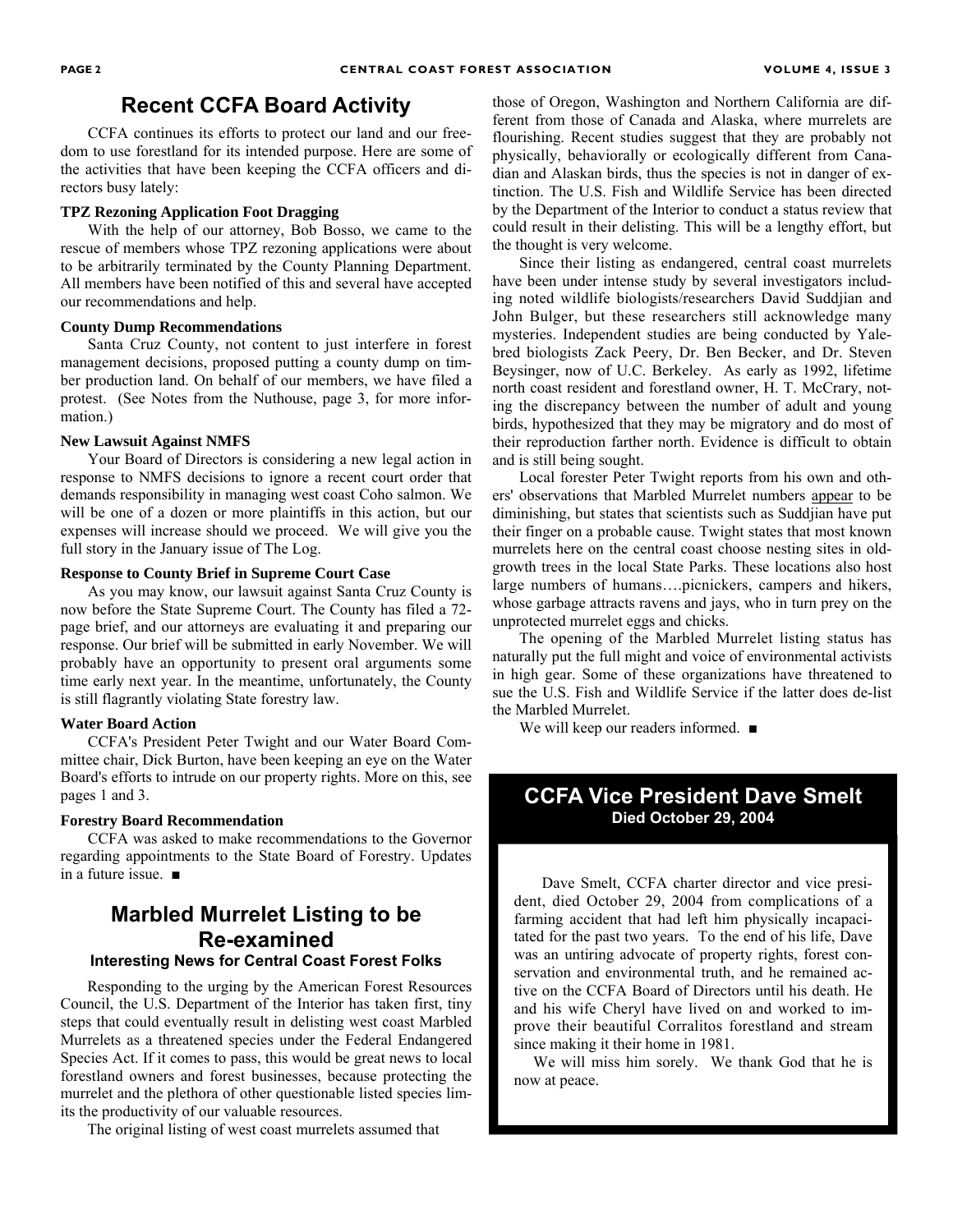Notes From the Nut-House



# **Santa Cruz County Proposes to Dump on Forestland**

### **Dick Burton**

*CCFA Director* 

When the Santa Cruz County Grand Jury directed the County to find a future garbage/trash dumpsite, a selection committee consisting of Public Works, the farming community and the local Sierra Club was convened, without inclusion of forest interests. Of the 24 sites this committee recommended as candidates for a new County dump, 16 were on land zoned for timber production (TPZ), including lands of two CCFA Directors.

This is the same County Government that mourns every fallen tree, obstructs every timber harvest plan and labors to shut down the timber industry in order to save "our" irreplaceable natural wonders. Someone on the committee must have known that the State Forest Practice Act prohibits any use of TPZ land that conflicts with its primary purpose of timber production. With all of the gently sloped, easily accessible, un-forested land to choose from, the concentration of timberland among the potential dumpsites seems odd.

Possibly it is intended just to guarantee that none of the sites will be accepted and thus assure selection of a predetermined decision, for example, to expand the Buena Vista dump.

There was so much protest (including CCFA's) that the entire site selection process has been shelved…for now. ■



# **Not So Greenpeace**

*Opinion The Wall Street Journal September 15, 2004* 

E nvironmental regulations are notoriously diffi-cult to keep up with, what with all the paperwork and communication required. Just ask Greenpeace.

 The radical environmental group and habitual filer of lawsuits is learning how the other side feels after prosecutors in Alaska filed criminal charges against it for violating state environmental laws. It seems a Greenpeace boat, the Arctic Sunrise, entered Alaskan waters without the required oil spill prevention plan and proof of financial responsibility should a spill occur. The vessel, which can carry 128,000 gallons of fuel and lubricants (Exxon Valdez, anyone?), was sailing near Ketchikan to protest logging activities.

 The state charges that when the environmental group was notified of the violations on July 14, the ship's agent agreed to remain anchored until the situation was fixed. Instead, the Artic Sunrise left port that very morning and went journeying in "environmentally sensitive areas during peak salmon runs, without care or consideration for the catastrophic impacts that would occur from failure to have the necessary resources to initiate a response." The case goes to trial in October.

 As for Greenpeace, it sounds, well …. positively corporate in its explanations. The organization pleaded not guilty at its arraignment. But it has also blamed its decision to go sailing on a communications mishap and noted that a "clerical error" was behind its lack of proper documentation. According to the Washington Legal Foundation, a lawyer for Greenpeace was also quoted as saying that environmental regulations are "getting to be more complicated in this day and age."

 $(As if we didn't know this already....)$ 

### **SEMPERVIRENS FUND FLIPS, PUSHES PLASTIC**

One of the Central Coast's oldest and most influential environmental organizations, the Sempervirens Fund, has forsaken the traditional environmental mantra and is now recommending the previously ecologically hostile synthetic….*plastic….*a product of the petroleum industry. Their website suggests forsaking those knotty, warped, splintery wooden boards in favor of any one of nine different neat, clean plastic substitutes for your next deck project. See http://www.sempervirens.org/synthetics.htm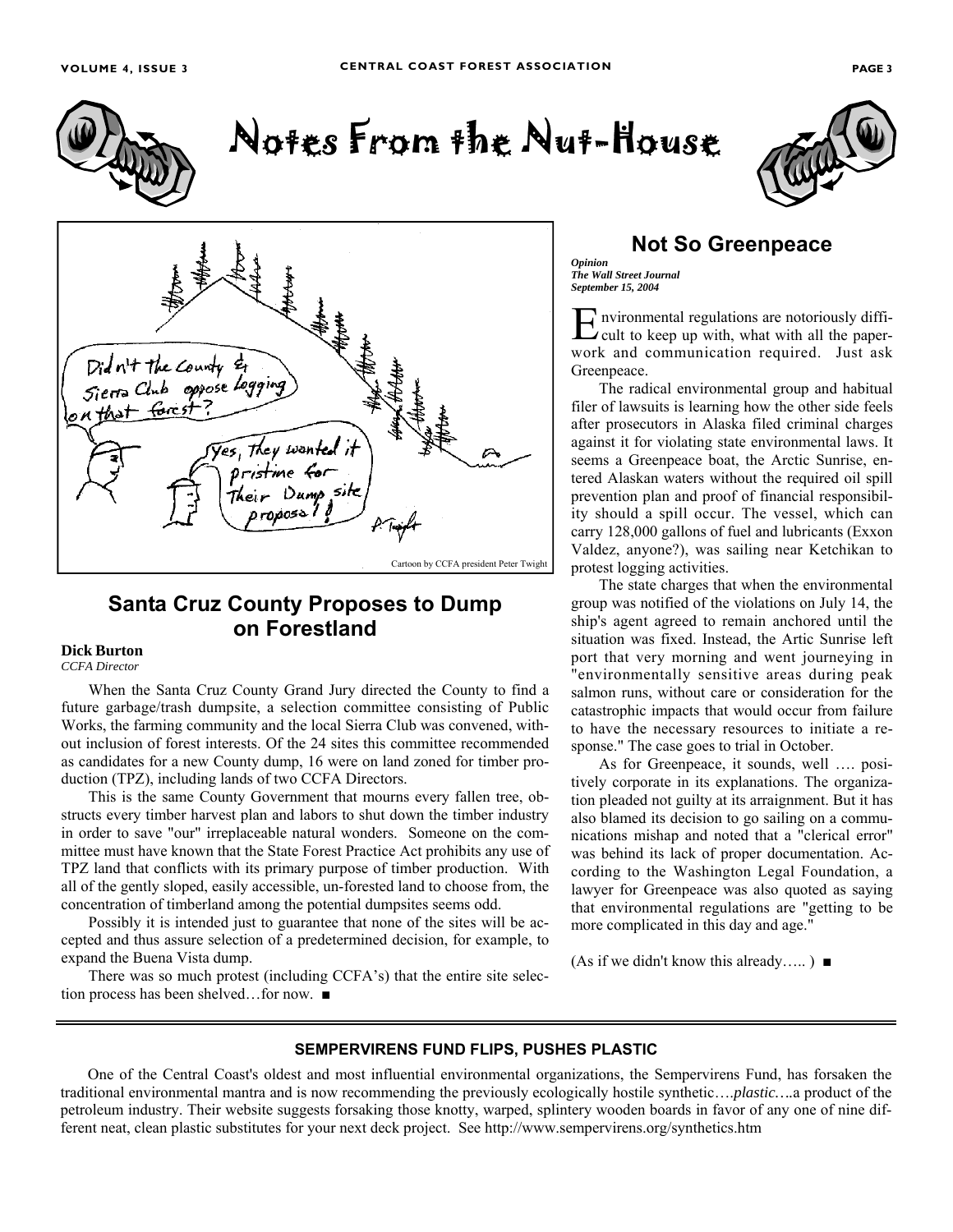# **Frivolous Environmental Lawsuits Hurt Economy, Environment, and Taxpayer**

*Committee on Resources U.S. House of Representatives October 1, 2004*

#### **Excerpts:**

Today the House of Representatives passed H.R. 4571, the Lawsuit Abuse Reduction Act (LARA). While this legislation largely targets baseless tort lawsuits, it will also make great strides in stemming the tide of frivolous litigation initiated by environmental fundraising organizations.

"Frivolous lawsuits filed under the guise of environmentalism actually hurt the environment and hinder economic growth at the same time," said House Resources Committee Chairman Richard W. Pombo (R-CA). "Because the environmental organizations that file these suits are entitled to recover taxpayerfunded attorney's fees and court awards - win or lose - environmental litigation has become big business in America. The American taxpayer should not foot the bill for this, nor should our economy have to suffer the dampening effects these suits cause. These and other frivolous actions prevent the creation of good jobs, which is why I was pleased to support this legislation today."

### **Frivolous Lawsuits Hinder the Recovery of Endangered Species**

The flood of environmental litigations became so great that it bankrupted the Fish and Wildlife Service's (FWS) fund for critical habitat in May of 2003 (U. S. Dept. of Interior). The entire ESA budget runs the risk of being consumed by the bottomless pit of litigation-driven listing and designations. As soon as the FWS makes a decision driven by a court-imposed deadline, it is being sued on the merits of that decision." (16 *Tulane Environmental Law Journal* 257)

### **Frivolous Lawsuits Jeopardize Vital Forest Health and Fire Prevention Projects**

In October 2003, the U.S. General Accounting Office (GAO) found that 59% of forest fuels reduction projects - performed to reduce the incidence of catastrophic wildfire - were appealed by environmental organizations in FY (fire year) 2001 and 2002. They were found to be overwhelmingly without merit, as 161 of 180 challenges were thrown out. The appeals delayed thinning projects by at least 120 days in FY2001 and FY2002.

# **Frivolous Lawsuits Imperil Needed Energy Production and Jobs**

In February of this year, seven environmental groups filed suit to stop the federal government from producing much-needed petroleum in a National Petroleum Reserve. The area was set aside in 1923 for that exact purpose. Likewise, environmental groups have even sued to halt "green" energy projects, including windmill farms and clean hydroelectric power.

These frivolous lawsuits drive up the cost of energy for the American taxpayer and threaten the very jobs America needs for

a strong economy. A recent National Association of Manufacturers study found that, on average, U.S. manufacturers spend more than 22% more on external non-labor costs than do their competitors in other leading industrialized nations. Costs for health care, taxes, regulatory compliance, energy, and out-ofcontrol litigation are considerably higher in the U.S. than in countries where manufacturing is growing.

### **Taxpayers Foot the Bill for Frivolous Lawsuits**

According to the *Sacramento Bee:* "Subsidized by federal tax dollars, environmental groups are filing a blizzard of lawsuits that no longer yield significant gain for the environment and sometimes infuriate federal judges and the Justice Department. During the 1990s, the U.S. Treasury paid \$31.6 million in legal fees for environmental cases filed against the government."

The Capital Research Center also found that environmental fundraising groups have robbed the American taxpayers. For instance, a review of the Natural Resources Defense Council's (NRDC) financial and court records reveal that "a large percentage of its cases against the government agencies eventually are thrown out of court." These lawsuits drain the resources of the federal agencies and rob the taxpayers at the same time. Taxpayers bear the court costs when the government is sued and if the organization wins, the groups are rewarded financial judgments and court costs - all paid for by the taxpayer. And to add insult to injury, many of these organizations operate on taxpayerfunded grants to begin with.

CCFA encourages any effort to curtail the avalanche of counterproductive, frivolous lawsuits that have, in some instances, led to the destruction of millions of acres of valuable forestlands. ■

#### **Water Board** *(Continued from page 1)*

 justify providing us with a General Waiver for timber harvesting. Dick has responded with some reminders to the Water Board.

### **Letter from Dick Burton to Roger Briggs, Executive Officer, Regional Water Quality Control Board**

Dear Mr. Briggs,

 Our Board of Directors (CCFA) understands that the RWQCB is reconsidering waivers and costs of full watershed studies to meet its water quality assessment obligations. We favor such studies. One is going on in the Little Creek, Santa Cruz County, drainage and it is very expensive, yet does not even consider separating its sediment and turbidity values from other uses that make up 98% of most watersheds.

 In considering the share of monitoring or studies you may ask us to participate in, please consider three things: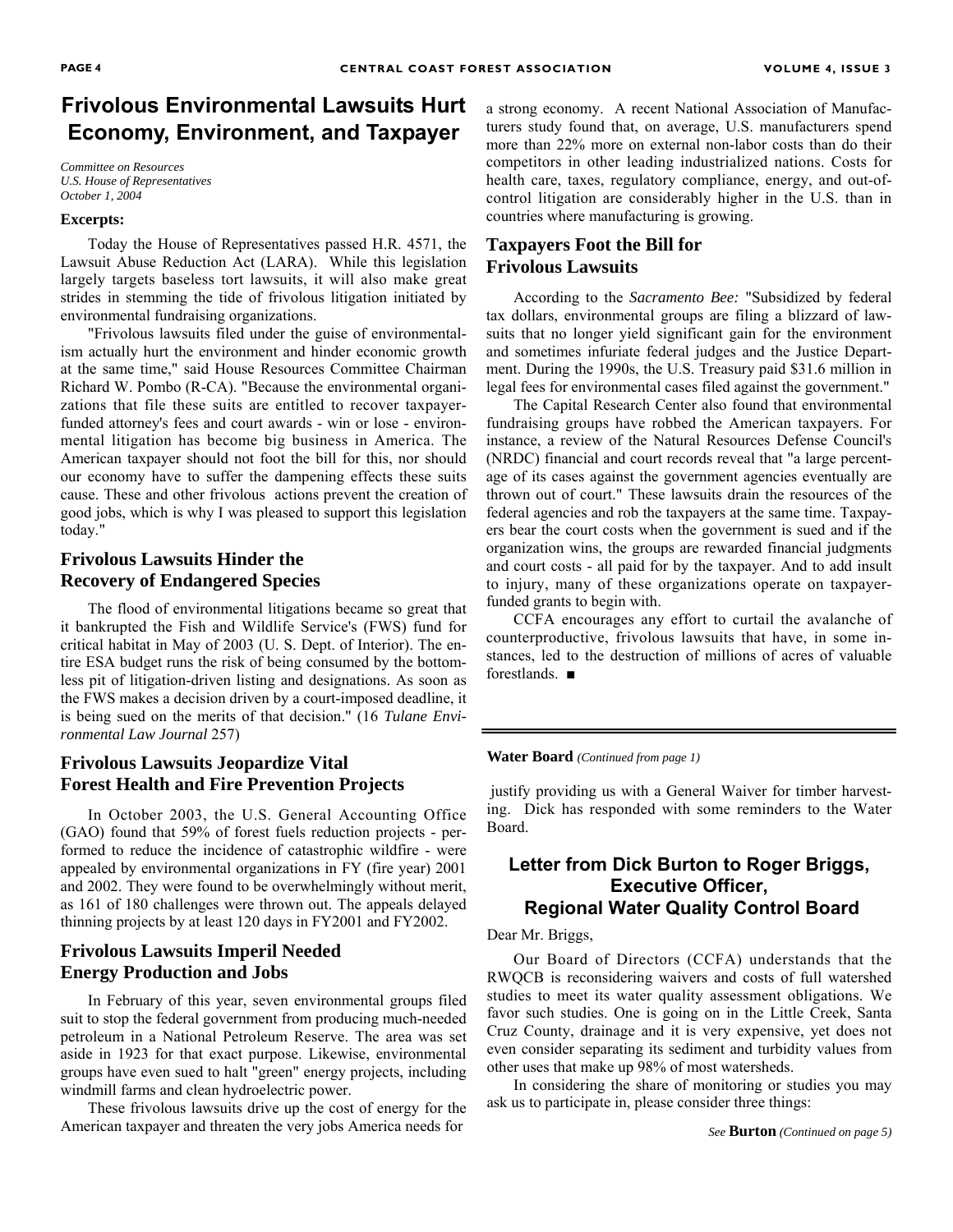1. We are the only watershed use that has a complete set of Best Management Practices (BMPs) complete with permits, inspections, professional supervision and enforcement. A timber harvesting plan alone costs \$30,000 to \$50,000. Having a Registered Professional Forester involved is expensive, three years of maintenance can result in additional costs, and monitoring programs may be added to those costs.

 2. The waivers you have given the farming community cover 600,000 acres with 50 monitoring points for areas that probably are 95% exposed soils every year, with little in the way of BMPs. Our operations (granted on steeper terrain) average 3,694 acres per year with 6% (on the steepest ground) to 13% soil exposure once every 10 years. This means our proportionate share compared to farming should be a good deal less, just as our proportionate share of impacts must be a good deal less.

 3. Contrary to what many believe, our profits generally do not produce the 3% to 10% considered to be a good investment. We love our lands as forests and do not wish to begin alternative uses; however, we cannot support costs in addition to the BMPs and other costs not entirely necessary to protecting water quality. We pay taxes for those in the business of providing scientific studies.

Sincerely,

### *Dick Burton*

# **Forest Bill Vetoed**

*Reprinted from Ag Alert, September 22, 2004 A California Farm Bureau publication* 

Governor Schwartzenegger has vetoed a bill that would have changed management methods for the state's largest "demonstration forest." The governor said last week that the bill would have compromised the mission and purpose of state-held properties, including the Jackson State Demonstration Forest in Mendocino County. Farm and timber groups had asked the governor to veto the bill, saying that changes it proposed would have minimized the forest's value for forestry-management research. ■

# The learned fool writes his nonsense in better language than the unlearned, but it is still nonsense.

*Benjamin Franklin (1706-90)* 

o

| <b>Central Coast Forest Association</b><br>Membership / Renewal / Contribution                         |  |
|--------------------------------------------------------------------------------------------------------|--|
|                                                                                                        |  |
| Enclosed is \$ _______________________ for: □ New Membership □ Membership Renewal □ Legal Fund         |  |
|                                                                                                        |  |
|                                                                                                        |  |
|                                                                                                        |  |
| Please make checks payable to:                                                                         |  |
| Central Coast Forest Association P.O. Box 1670 Capitola, CA 95010                                      |  |
| <b>Membership Category</b><br><u>Dues</u>                                                              |  |
| Individual - - - - - - - - - - - - - - - - - \$ 50                                                     |  |
| Business - - - - - - - - - - - - - - - - - \$500                                                       |  |
| CCFA needs your support,                                                                               |  |
| so we can fight for YOUR property rights.                                                              |  |
| Dues may be deductible as an ordinary and necessary business expense. Please consult your tax advisor. |  |